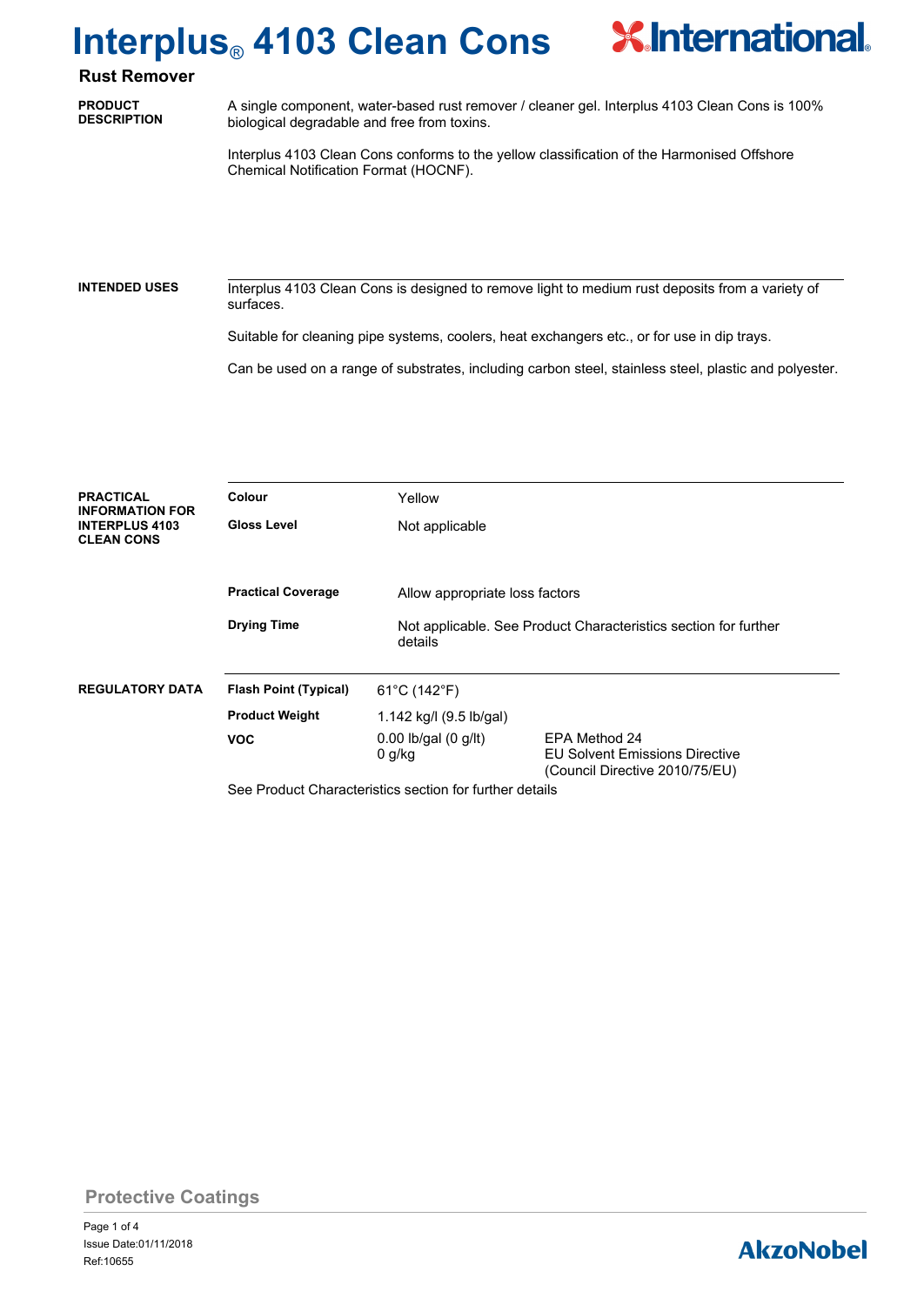# **Interplus**® **4103 Clean Cons**



**SURFACE PREPARATION**

Prior to application of Interplus 4103 Clean Cons, any loose rust deposits should be removed to aid penetration of the product. Surfaces not to be treated should be masked and protected with polyethylene. A strong ground sheet should be used to contain residue, product and rinse water. For further details, contact International Protective Coatings.

**X**International

Galvanised surfaces can be affected by Interplus 4103 Clean Cons; these areas should be covered. Use of Interplus 4103 Clean Cons on GRP will cause discoloration of the surface.

Oil or grease should be removed in accordance with SSPC-SP1 solvent cleaning.

#### **Application Conditions**

Optimal working temperature range is 8 - 50°C (46 - 122°F). Interplus 4103 Clean Cons can be used at temperatures as low as 2°C (36°F) and a maximum of 60°C (140°F), but a lower level of performance should be expected.

For best results, it is advised to suitably cover the application area to reduce the effect of wind, rain and intense sunlight.

| <b>APPLICATION</b> | <b>Mixing</b>         | Dilute with clean potable water only                                                                                                                                                                                                                                                                                   |  |
|--------------------|-----------------------|------------------------------------------------------------------------------------------------------------------------------------------------------------------------------------------------------------------------------------------------------------------------------------------------------------------------|--|
|                    | <b>Mix Ratio</b>      | Depends on the level of contamination present:<br>High contamination<br>50% water<br>Medium contamination<br>70% water<br>90% water<br>Low contamination                                                                                                                                                               |  |
|                    |                       | It is recommended that a small area is tested in order to confirm the level of<br>dilution required.                                                                                                                                                                                                                   |  |
|                    |                       |                                                                                                                                                                                                                                                                                                                        |  |
|                    | <b>Thinner</b>        | Clean potable water                                                                                                                                                                                                                                                                                                    |  |
|                    | <b>Cleaner</b>        | Clean potable water                                                                                                                                                                                                                                                                                                    |  |
|                    | <b>Work Stoppages</b> | Product containers should be resealed to prevent drying out of the product.                                                                                                                                                                                                                                            |  |
|                    | <b>Clean Up</b>       | Clean equipment immediately after use with water. Dispose of washing in<br>accordance with local environmental legislation. Neutralising and dilution<br>with water may be required to meet local waste or sewage disposal<br>requirements. Spills should be contained and disposed of under the same<br>requirements. |  |
|                    | Removal               | High pressure water wash and/or steam cleaners improve removal rates<br>and reduce water usage. Pressure greater than 4000 p.s.i. is advised for<br>large areas and to aid removal of alkaline salts from steel substrates.<br>Cleaned surfaces should be repainted as quickly as possible to prevent<br>reoxidation.  |  |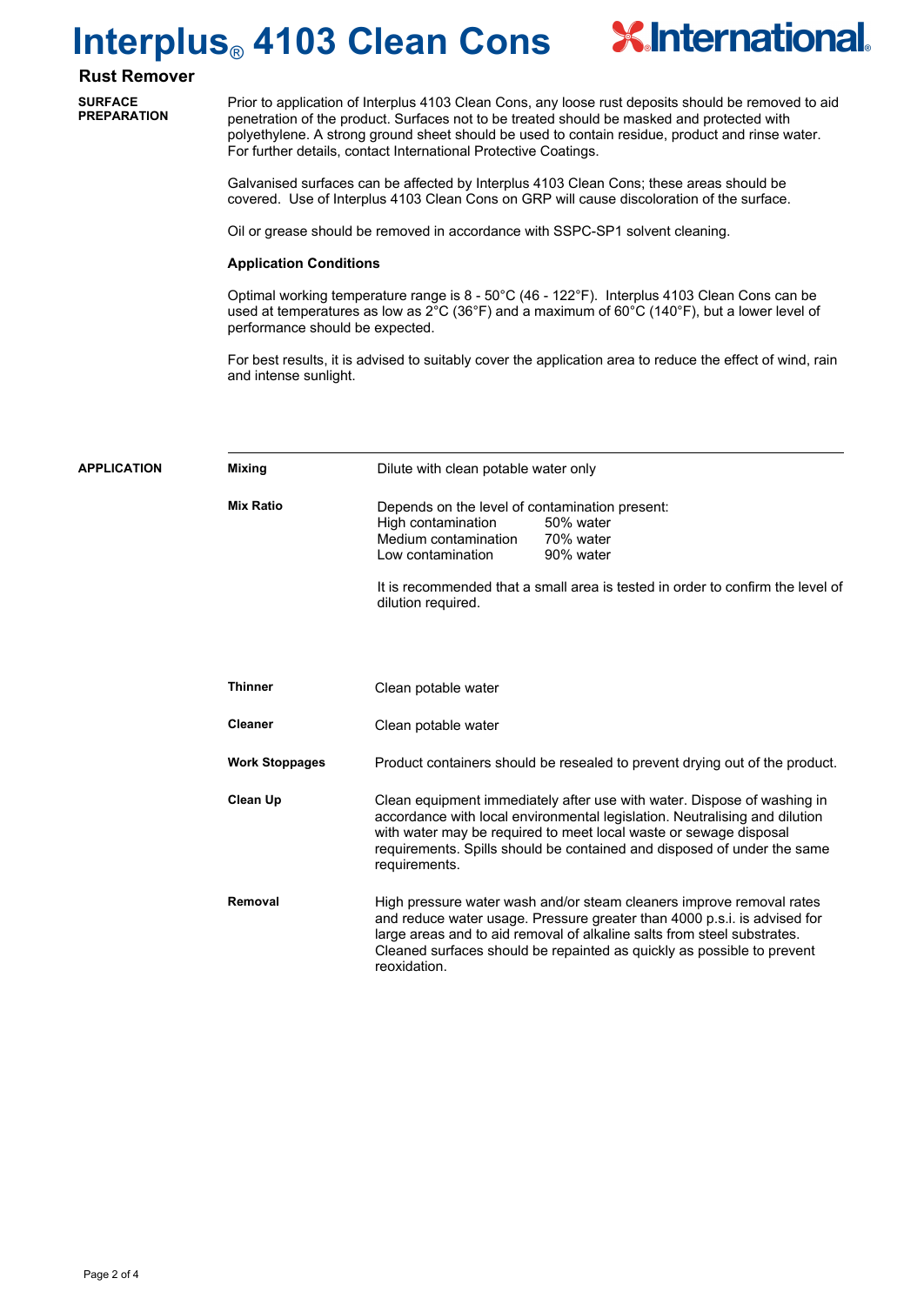### **X** International **Interplus**® **4103 Clean Cons**

**Rust Remover PRODUCT CHARACTERISTICS**

Interplus 4103 Clean Cons will take 4 - 24 hours to take effect. This is dependent on the type of surface and on the temperature.

When applying Interplus 4103 Clean Cons in confined spaces ensure adequate ventilation.

Interplus 4103 Clean Cons must be protected from freezing at all times during storage.

To ensure good overcoating of approved maintenance primers, it is important that the treated surface is free from all residue contamination and a thorough rinsing and wash down has been undertaken. **SYSTEMS COMPATIBILITY**

The surface should be clean and dry prior to overcoating with approved primers.

The following primers are approved for application direct to steel surfaces treated with Interplus 4103 Clean Cons:

Interplus 356 Interseal 670HS Interzone 954